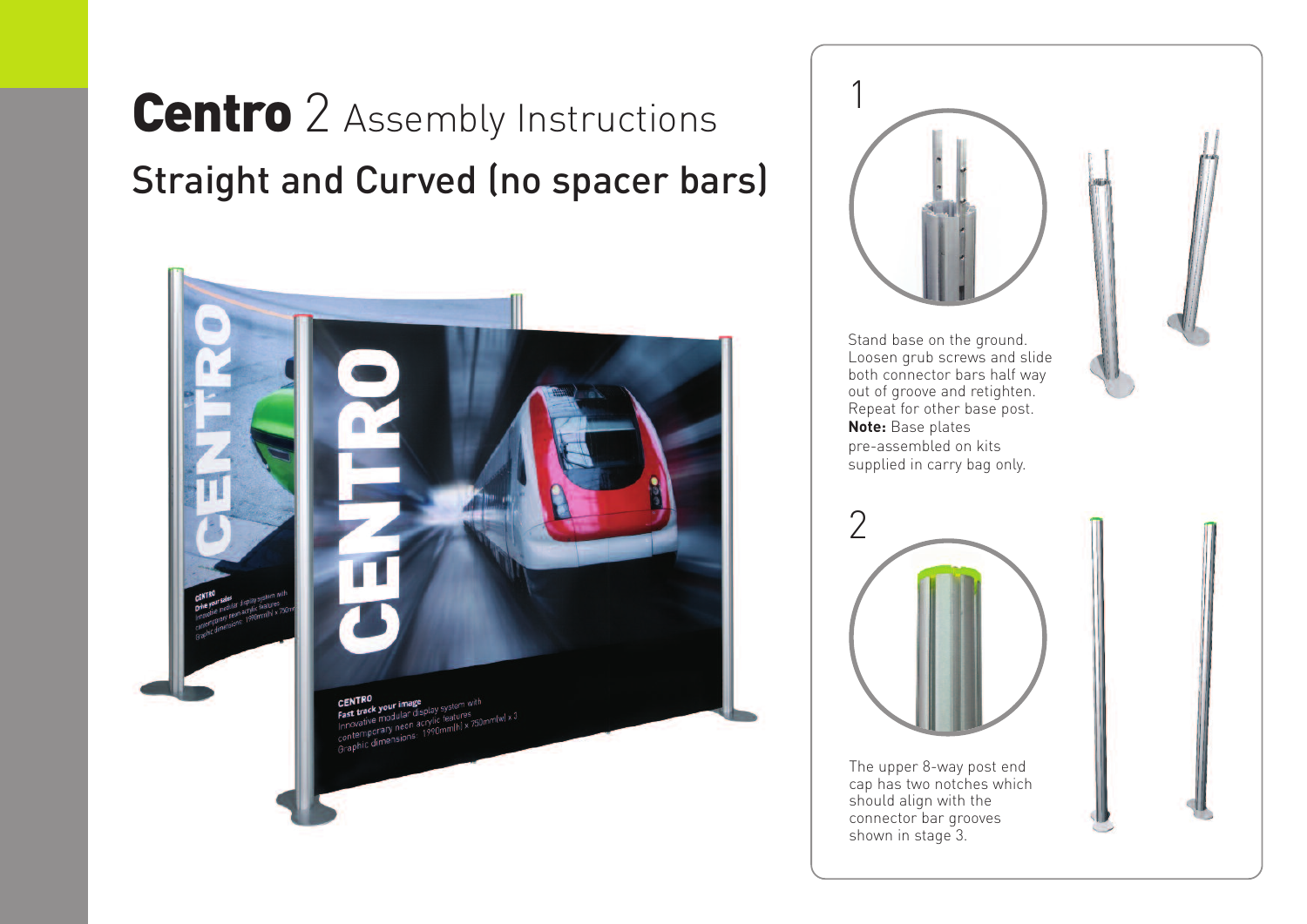

Join posts and tighten the grub screws to make assembly secure. Repeat for other base post.





The graphic rails are joined in the same manner as the posts, by loosening connector bars, sliding in between rails and retightening. Ensure graphic fitting strips are aligned.





The side and middle\* straight vertical 950mm graphic rails should now be assembled. Note position of graphic fitting strips.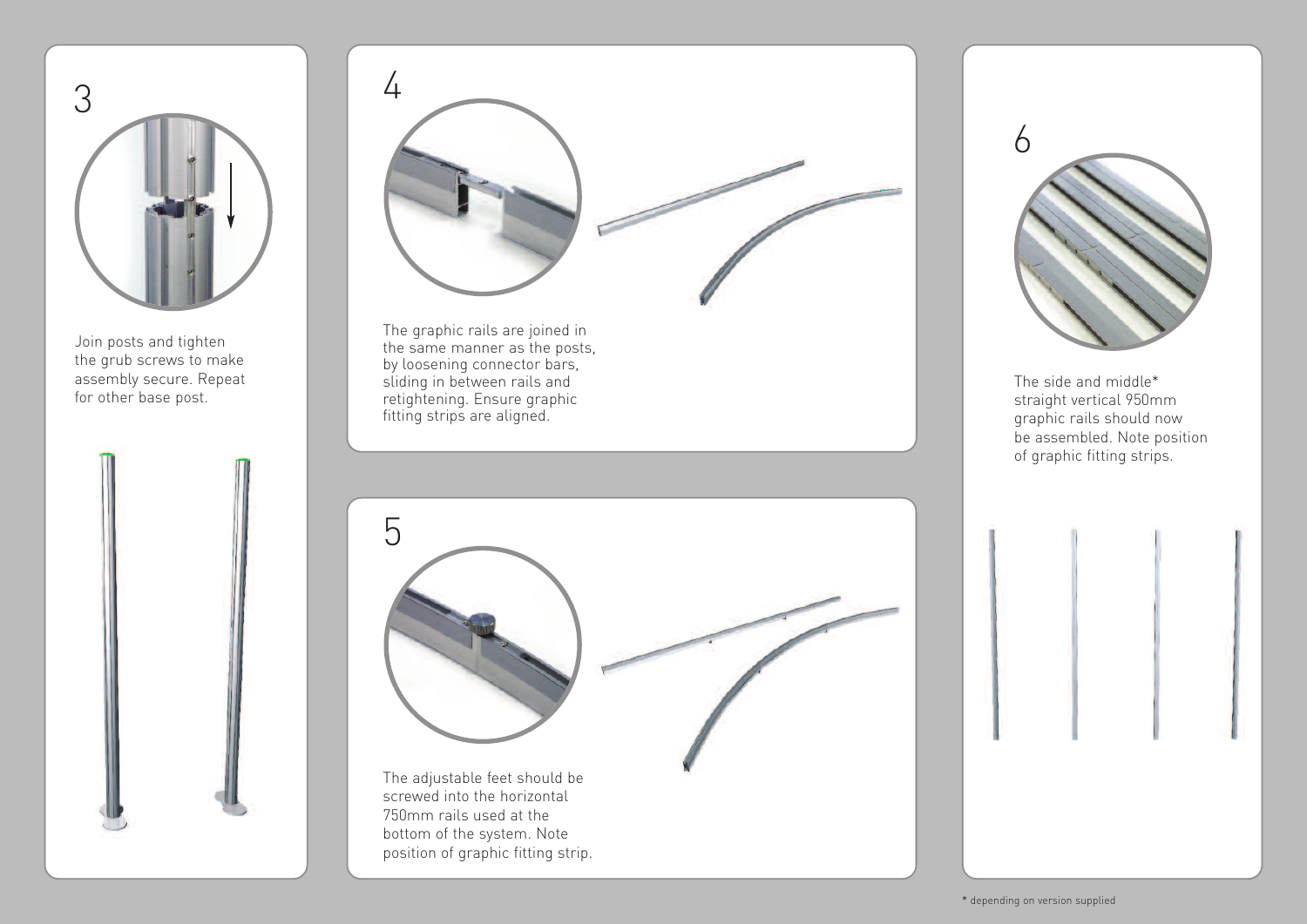



Connect the bottom horizontal rail to the two posts and tighten grub screws as before. Leave top rail until all verticals are in place. They will balance.